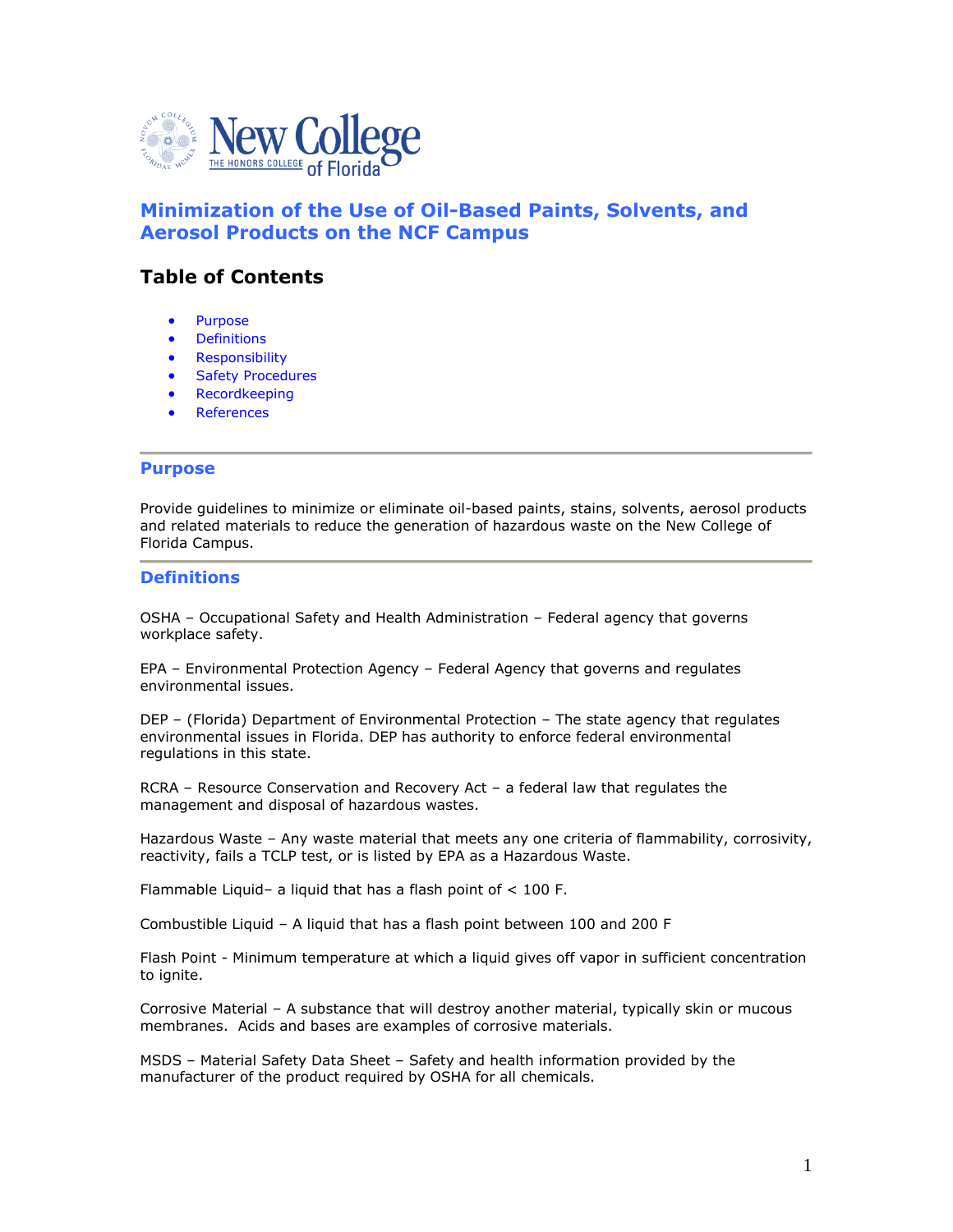PPE – Personal Protective Equipment such as gloves, safety glasses, goggles, hearing protection, etc.

### **Responsibility**

This section sets forth the various responsibilities of individuals involved in the process of implementing and maintaining this program.

- 1. The President of The NCF has the ultimate responsibility for ensuring that safety and environmental management programs are implemented and adhered to on campus. The individuals listed below are to act as the President's representatives and handle the day to day issues associated with this program.
- 2. The Provost, Vice President for Finance and Administration, and Department Heads are responsible for ensuring that faculty and staff are provided with resources and support necessary to provide a safe working and teaching environment, and comply with the intent of this program, within the fiscal resources of the College.
- 3. The Director of Environmental Health and Safety will develop policy and procedure; provide technical support, consultation, information regarding training, and periodic safety and environmental compliance audits.
- 4. The Faculty and Staff of the College are responsible for oversight of safety and health issues within their areas of responsibility related to the instruction of students.
	- a. Faculty are responsible for ensuring that students attend training and work safely to insure students understand the potential health and physical hazards of the paints and solvents used;
	- b. Explain proper and safe procedures for handling the hazardous substances used;
	- c. Insure students obtain and wear appropriate safety equipment as determined by the job task.
- 5. Each student, faculty and staff member is expected to attend training and:
	- a. Follow procedures and practices outlined in this training guide;
	- b. Report all accidents, near misses, and potential chemical exposures to the faculty/instructor.

#### **Environmental Procedures**

Providing a safe work and learning environment is a fundamental goal of New College, as well as providing an environmentally friendly, safe, and sustainable campus. The use of some paints, solvents, aerosols produce hazardous waste that must be managed and disposed following strict regulations enforced by state and federal regulators. Additionally, many of these products emit volatile organic compounds (VOC's) that are harmful to the external environment, create unhealthy indoor environments, and are not supported by the College's Sustainability initiatives

These following guideline represent a summary of the requirements that must be followed maintain compliance with New College environmental regulations.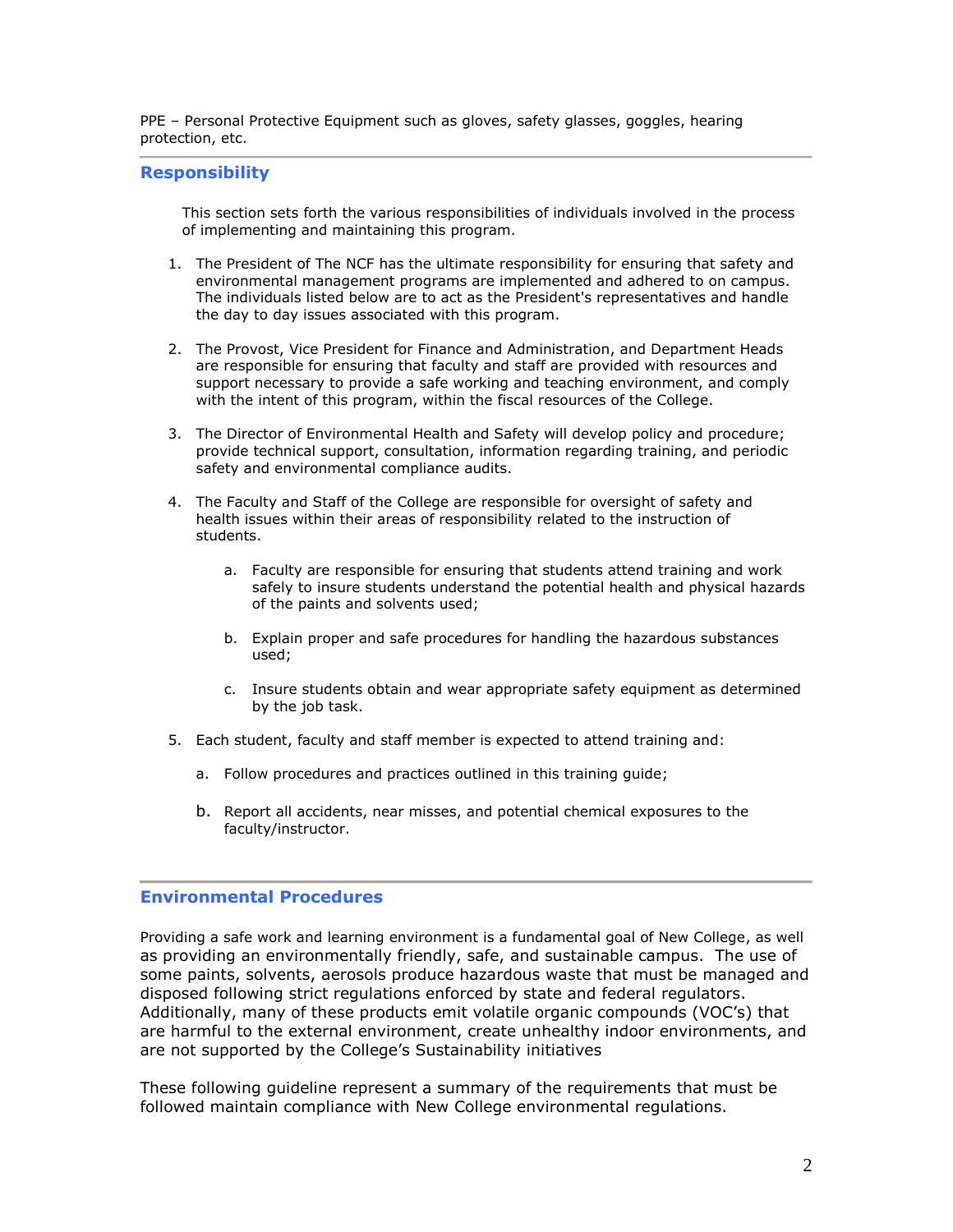# **Environmental Management of Oil-Based Paints**

### **Painting by Campus Employees & Personnel**

- 1. The use of Oil-based paints and stains for the maintenance of New College buildings and property is prohibited except as provide below.
	- a. The temporary use of any existing supplies.
	- b. Where existing oil paint coatings prevent the application of water based coatings until properly primed using oil-based products.
	- c. On external metal surfaces where the manufacturer requires with out exception the use of a specified oil-based product.
	- d. On external metal surfaces with written justification from the Director of Physical Plant or Director of Housing to the Director of EH&S that oilbased paint is necessary and justified.

## **Painting by Contract Personnel**

- 1. The use of oil based paints and stains by contract painters in New College facilities is prohibited except as provided below.
	- a. On external metal surfaces where the manufacturer requires with out exception the use of a specified oil-based product.
	- b. On external or internal metal surfaces with written justification from the Director of Physical Plant to the Director of EH&S, that oil-based paint is necessary and justified for the specified applications.
	- c. On other surfaces as necessary to prepare the surface for application of a water-based product, with justification from the Director of Physical Plant.
	- d. All contract painting personnel working at New College must provide evidence of having attended a current course (one year or less) in the identification and management of hazardous waste related to their occupation.
- 2. The use of oil based paints and stains in new construction of New College facilities is prohibited except as provided below.
	- a. On external metal surfaces where the manufacturer requires with out exception the use of a specified oil-based product.
	- b. On external or internal metal surfaces with written justification from the A/E of Record and confirmed by the Director of Facilities Planning, that oil-based paint is necessary and justified for the specified applications.
	- c. On other surfaces as necessary to prepare the surface for application of a water-based product, with justification from the Director of Physical Plant.
	- d. All contract painting personnel working at New College must provide evidence of having attended a current course (one year or less) in the identification and management of hazardous waste related to their occupation.

### **Use of Oil Paints and Solvents for Academics/Instruction**

The use of oil-based paints and solvents in teaching, research, and instruction is essential to the academic mission of the college. However, the proper management of the chemicals and products used and waste materials generated is mandatory and required by state and federal regulations. All persons using these materials, including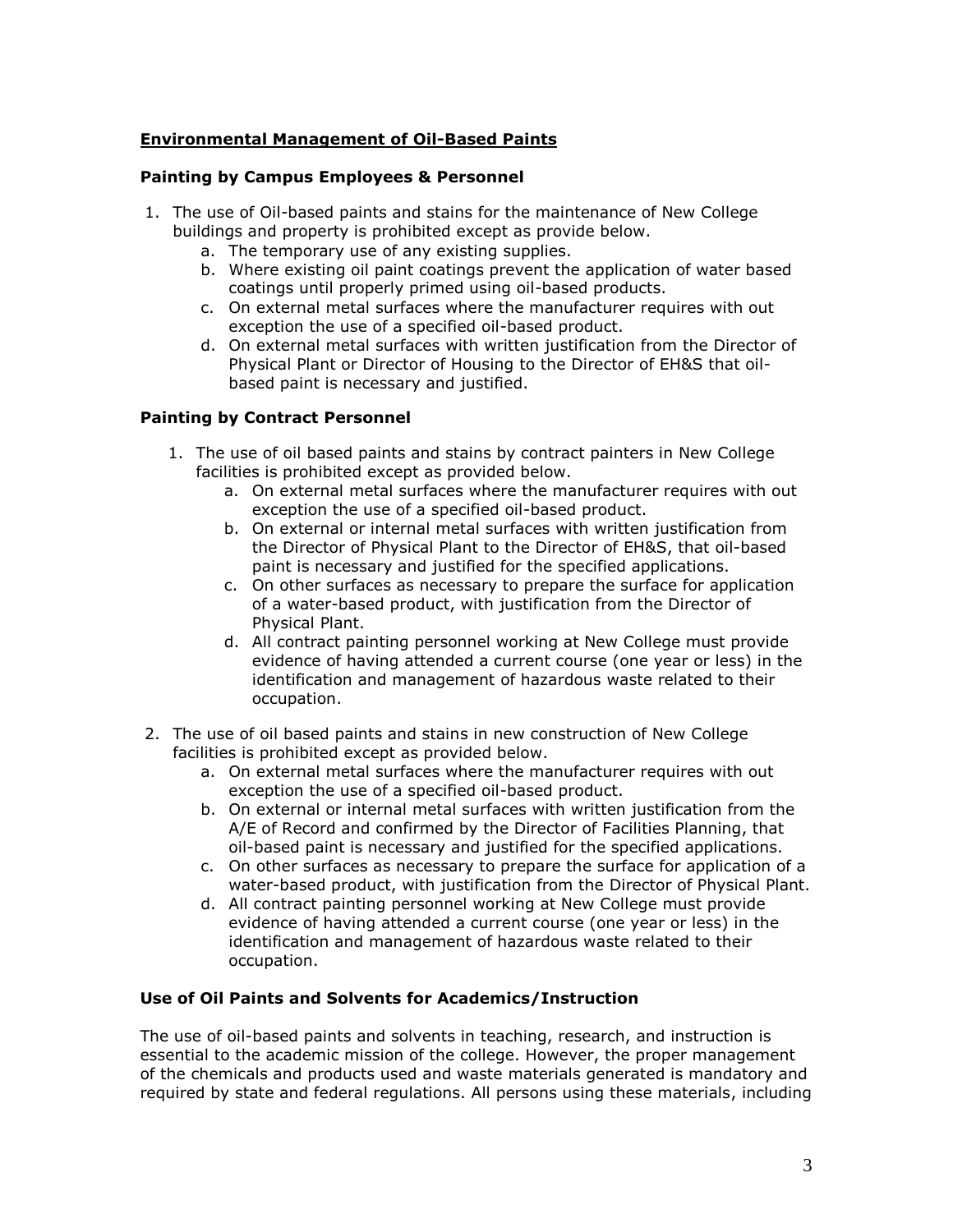faculty and students, should familiarize themselves with the appropriate regulations governing the use and disposal of these products. As part of the educational process and instruction, consideration for the use of alternative and less hazardous materials should be considered as recommended by EPA guidance materials for academic institutions.

## **Use of Fiberglass and Polyester Resin Kits**

Fiberglass and polyester resin kits are used for making molds and waterproof repairs to tanks. The kits are complete with a catalyst (hardener) that reacts with the resin to begin the polymerization. The catalyst is typically an organic peroxide, known as MEKP (methyl ethyl ketone peroxide). Even though these products can be bought and shipped as a unit, the use and storage of these products within the regulated work environment becomes problematic. Under the OSHA Hazard Communication Standard, OSHA Lab Standard, and State and Federal environmental regulations, these two products are considered "incompatibles" and must be stored separately. The resin is a flammable liquid and must be managed and stored as such. The MEKP is an organic peroxide, and must be stored separately from all other incompatible materials, essentially only with other organic peroxides.

Due to the regulatory burden and liability of these materials, New College is limiting the use of this material only to areas where use is justified.

- 1. The use of Resin Kits must be justified in writing by the Department Head to the Director of EH&S indicating the specific use, application, and need for the material.
- 2. Where permitted, Resin kits will be separated immediately upon arrival and products stored according to hazard class.
- 3. The Resin catalyst (MEKP or other oxidizer) will be stored in a separate sealed containment with a minimum of secondary containment provided, and then stored away from other materials. (A small tube may be placed in a small jar, then in a small plastic container to achieve proper containment.)
- 4. Label all containers properly.
- 5. Note that any spill or residue resulting in the clean-up of these products are hazardous waste and must be managed as such.

# **Use of Aerosol Products**

Aerosol containers must be managed as hazardous waste when depleted. Regardless of the contents, aerosol containers contain a flammable or halogenated product, or a flammable or halogenated propellant, or both. This makes proper management under the RCRA regulations subject to much interpretation. Therefore, New College will make every effort to eliminate the use of aerosol products where possible.

- 1. Eliminate and minimize the purchase of aerosol products where alternative, non-aerosols exist.
	- a. Use pump- spray window cleaners
	- b. Use pump-spray pre-mixed pesticides.
	- c. Eliminate the use of aerosol air fresheners
	- d. Eliminate the use of aerosol oven cleaners.
	- e. Use non-aerosol and non-solvent based parts cleaners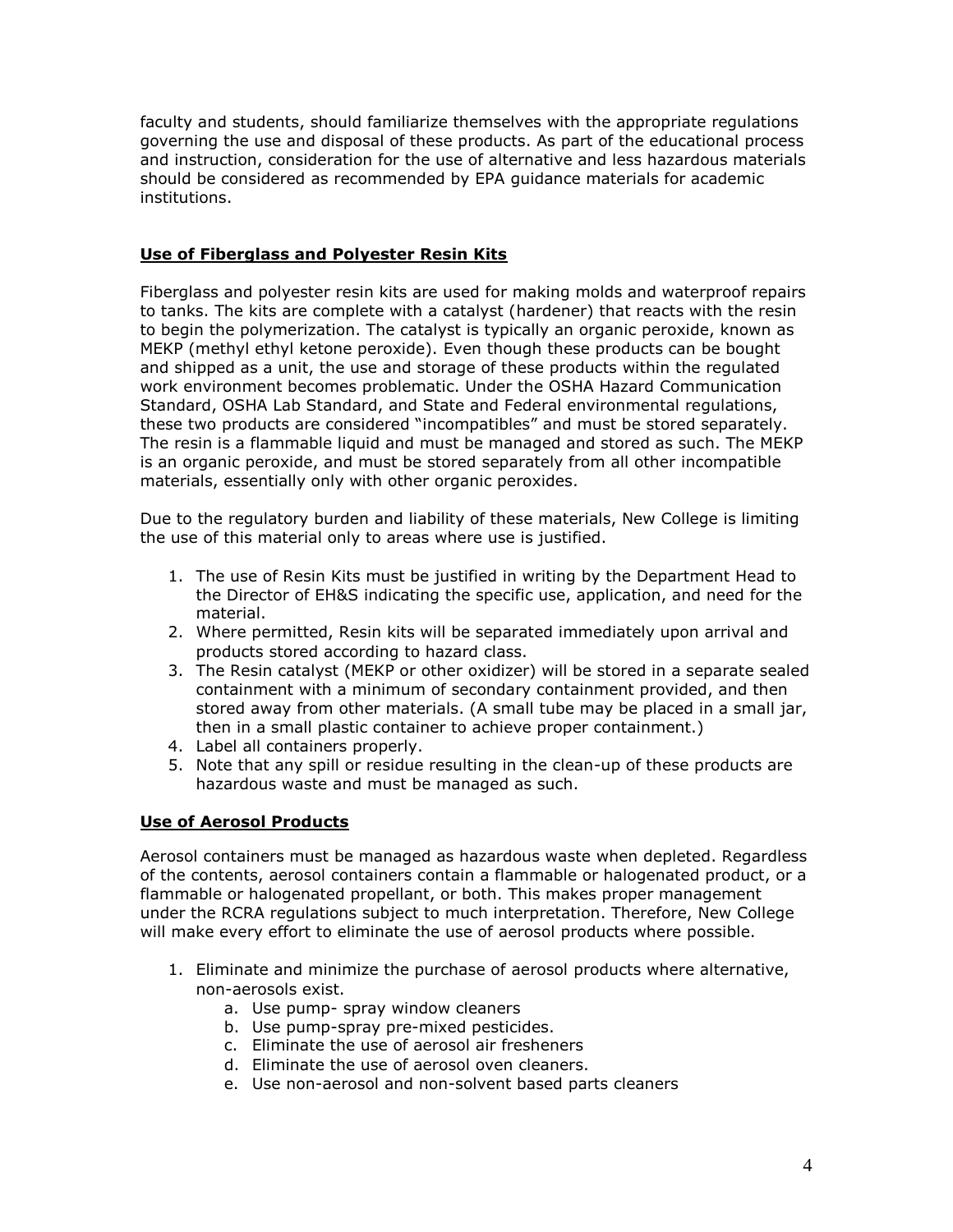Where no other alternative exists, aerosol cans must be disposed as hazardous waste by placing them in a closed container, labeling them with the words "HAZARDOUS WASTE – SPENT AERSOL CANS", and following all the hazardous waste management rules set by state and federal regulations.

### **Environmental Management and Hazardous Waste**

- 1. Maintain MSDS's for all products in each room so that they are readily available.
- 2. All products must be in their original container or labeled as to their contents. No unlabeled containers.
- 3. All containers must be closed when not actively being used.
- 4. Where "non-approved" products are permitted on a given project, maintain and manage the work area so that any waste generated is contained within the individual's workspace.
- 5. All flammable and combustible products must be stored in designated FLAMMABLE STORAGE CABINETS when not in use. The cabinets shall be kept closed and latched.
- 6. Under no circumstances shall hazardous materials including oil paints and solvents be poured down the sink drains.
- 7. Spent shop rags (paper towels/paint rags) that have been used with oil paint, heavy metal paint, or to wipe solvents are considered to be hazardous waste and must be managed as such. Spent SHOP RAGS must be placed in the metal closed cans immediately.
- 8. Used brushes, rollers, disposable trays, drop cloths and related materials used with solvent based materials must be managed as hazardous waste.
- 9. Spills of oil paint, solvent, or other hazardous material must be immediately cleaned up and managed as hazardous waste, labeled, and stored in the Satellite Accumulation Area (SAA).
- 10.All faculty, staff, and students working for New College who use oil paints, solvents, and other hazardous materials and generate hazardous waste, must receive annual hazardous waste awareness training as required by state and federal RCRA regulations.
- 11.Students who are not employed by the college shall receive safety and environmental awareness training through appropriate instruction, syllabus, or course work prior to beginning work in the assigned class.

# **Recordkeeping**

- 1. Training records for employees shall be maintained in the Office of EH&S for a minimum of three years, or in accordance with State or Federal record retention laws.
- 2. Safety-related training materials used for student instruction shall be maintained on file with the appropriate course materials and shall be easily and readily retrievable.

### **References**

- 1. Governors Executive Order 2000-292
- 2. OSHA 29 CFR 1910
- 3. NCF Safety Policy Statement
- 4. NCF Environmental Policy Statement